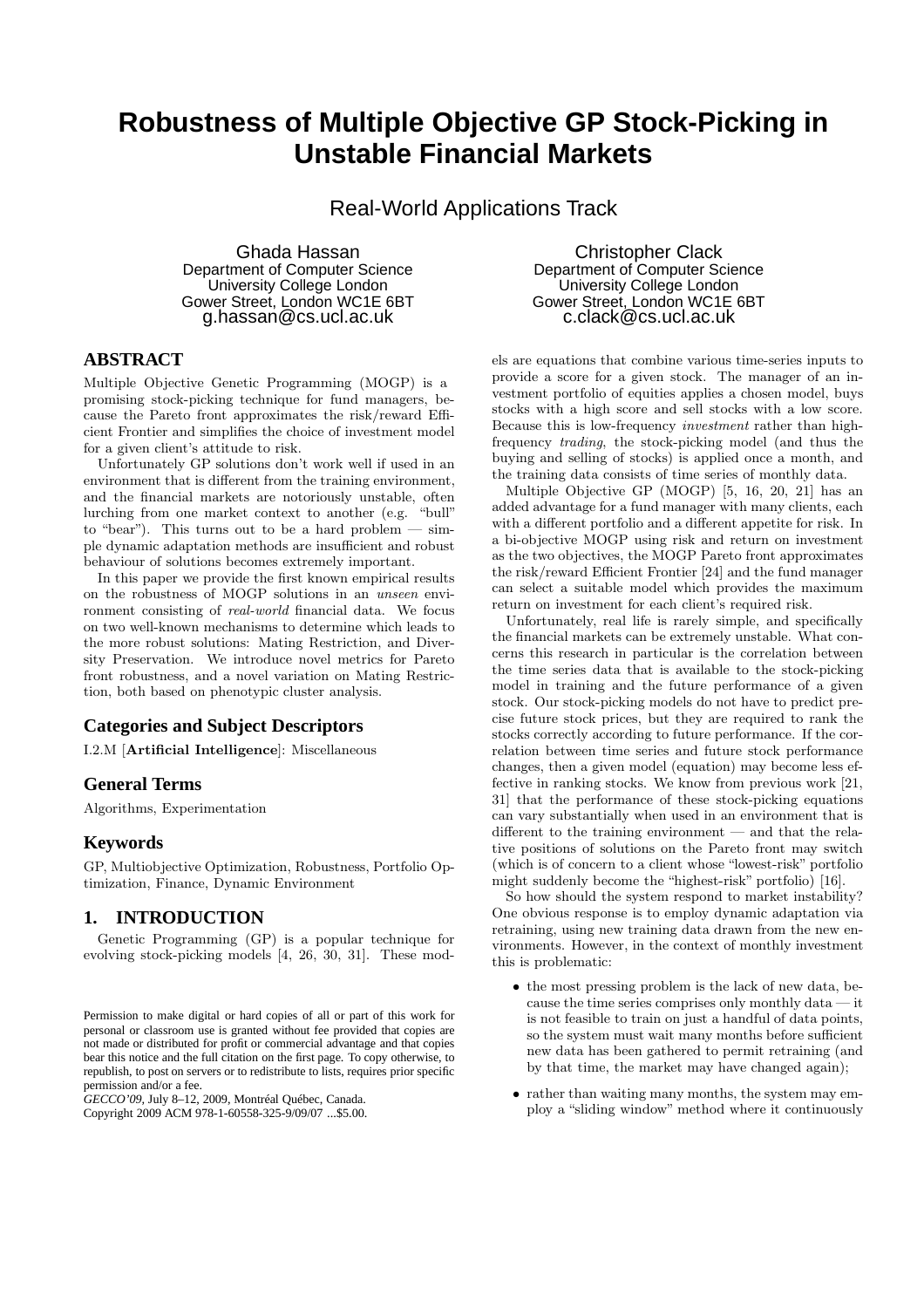retrains on the most recent (say) twelve months of data — the disadvantage with this approach is that for the first (say) six months following a change the training data will predominantly come from the old environment, and so it will still take some considerable time before a more suitable equation can be evolved;

- how often should the system retrain? too frequently, and too little data will be available: too infrequently, and the retraining may be ineffective because it happens at the wrong time (e.g. just before a change in the market);
- should the system only retrain when a change in the market is detected? this would appear to be a better solution, but turns out to be difficult to achieve (see below).

Certain gross behaviour of the financial markets (e.g. a "bull", "bear", or "volatile" market) can be identified by inspection of the behaviour of a benchmark portfolio (or "index" portfolio) which invests in all stocks equally (alternatively, investing in all stocks using a standard weighting such as capitalisation). The index can therefore be used to identify a change in market environment. However, it turns out to be very difficult to detect the point at which a market changes — it is relatively easy to identify a "bull" or a "bear" market once it is established, but at the turning point it can be difficult to know for certain whether the market is really changing, and difficult to determine the nature of the new market (i.e. is it changing from "bull" to "bear" or from "bull" to "volatile"?).

Whilst retraining is an important tool in responding to the instability of the markets it is insufficient on its own; it is also necessary to ensure that the evolved models will continue to perform reasonably well when the market environment in which they are used is different to that in which they were trained. We don't expect them to continue to behave well but we can require that they degrade gracefully within a range of market change and do not suddenly produce catastrophically wrong results (it would be unreasonable to expect good behaviour for a sudden extreme change). We call this "solution robustness" and it is important because it provides a period of time within which either new data can be gathered for retraining or human intervention can take over prior to retraining.

In summary, solution robustness of MOGP is extremely important for the real-world problem of stock-picking for a monthly investment portfolio. It is therefore essential for MOGP solutions to be analysed in unseen environments, not just in training, and although it may be difficult to define an absolute measure of solution robustness we must be able to determine which of two solutions is more robust, and which of two Pareto fronts is more robust.

# **1.1 Our approach**

Our investigation focuses on the use of two well-known techniques — Mating Restriction and Diversity Preservation. Following observations of phenotypic clustering in a stock-picking MOGP [15], we hypothesize that each cluster is specializing for a particular niche in the phenotype space rather than fitting to specific data, and therefore restriction of mating to others within the same phenotype cluster may produce more robust individuals. We also know from prior

work that diversity preservation in GP favours smaller trees and therefore avoids over-fitting [3], which we hypothesize will also lead to more robust solutions.

Both techniques are known to provide benefits to Multiobjective Evolutionary Algorithms (see Section 2). However, all prior work appears to be restricted to training (e.g. to improve the distribution of solutions on the Pareto front) and we have found no prior work which demonstrates a beneficial effect on the robustness of solutions (nor of the Pareto front) in unseen environments.

Specifically, we use SPEA2 [32] to apply an MOGP algorithm to the evolution of factor models for asset selection in a financial portfolio management problem in a dynamic environment. We examine the performance of the evolved solutions on out-of-sample (unseen) environments in comparison to a buy and hold strategy of stocks making up the index (i.e. we compare performance against an index tracker fund). We examine the effect of diversity and a new mating restriction technique based on phenotypic similarity of solutions on the generalisation and robustness of solutions on the out-of-sample environments. We are interested to investigate the following issues:

- What are the suitable performance metrics to measure success or failure of solutions in out-of-sample environments (taking into account that a drop in objective values is not a sufficient criterion since the new market conditions may not allow for a higher value)?
- Are the trained MOGP solutions suitable for investment in an unseen subsequent environment (how well do they perform in portfolio stock-picking)?
- What effect will a special technique of similarity-based mating restriction have on the preservation of each solution's objective characteristics in unseen environments?

The paper is organised as follows. Section two presents related work on MOEA in dynamic environments, previous work on mating restriction in MOEA as well as research on over-fitting avoidance in Genetic Programming. Section three lays the definitions and metrics that will be used throughout the rest of the paper and the proposed mating restriction technique. Section four explains the experimental specifications, followed by results in Section five. Section six concludes.

# **2. RELATED WORK**

# **2.1 Evolutionary Multiobjective Optimization**

Evolutionary Multiobjective Optimization (EMO) algorithms [9, 11] are very useful in optimization problems where the decision maker is interested in the knowledge of the various optimal trade-offs that exist between the problem's objectives. EMO algorithms produce the set of solutions representing this trade-off in a single run. Recent EMO algorithms have been utilised in static training environments to find the optimal trade-off and most research has focused on improving the quality of the solutions, in terms of how close they are to the true Pareto front, and the quality of the front itself in terms of coverage and uniform distribution. Recently, research into optimisation in dynamic multiobjective (DMO) problems has gained a lot of interest [6, 13].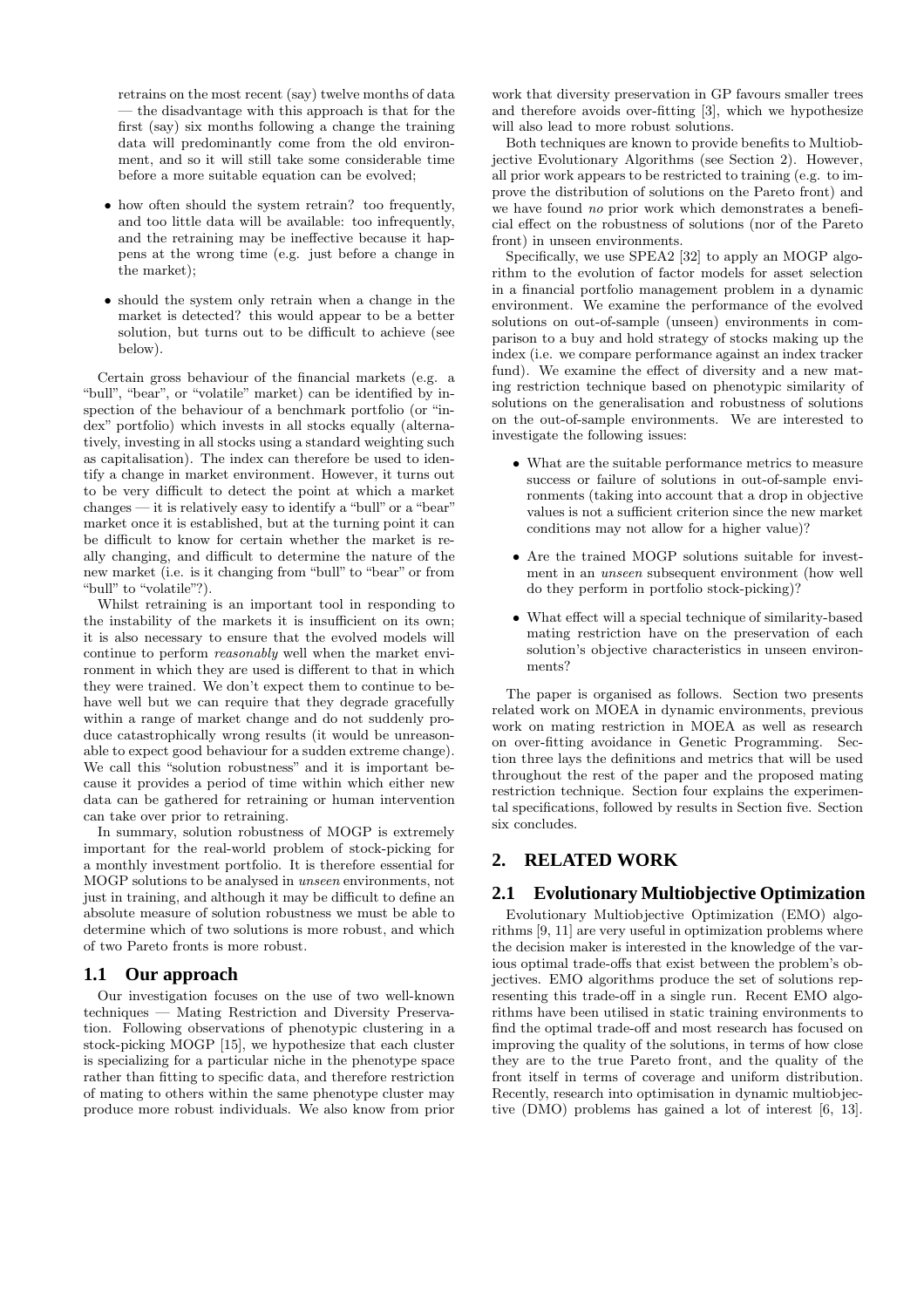In the dynamic problems studied, the initial training stage has static input data, static constraints and static objective function. Then, a change occurs in one or more aspects of the training environment and the old solution set is no longer optimal. Retraining is usually done to evolve the new Pareto front. During each retraining phase the environment is static and the solutions evolved are to be used in the same static environment until a further change occurs.

# **2.2 Diversity and Generalisation in GP**

Diversity maintenance in Evolutionary Computation is essential to prevent premature convergence and improve generalization. Diversity is believed to benefit robustness and generalisation because it favours smaller trees and thereby avoids over-fitting: the work of [29] on generalization of GP used for trading-rule discovery in the foreign exchange market has found that smaller GP trees of depth two or three have led to better generalization in the dollar-yen and dollardm markets. The same result was also found by [1] when evolving technical trading rules for generating buy and sell decisions. Where trees of depth of 2-5 had, on average, outperformed larger trees. It was shown in [3] that changing the balance of crossover and mutation in GP has a significant effect on the generalization capability of the algorithm. Using a mutation rate of 50% yielded the best generalization results, but it decreases if the mutation rate is increased further than the 50%. In addition, the probability of generating an outstanding run also increases by increasing the mutation rate. The beneficial role of mutation was attributed to the decrease in the number of introns.

Alternatively, the use of a "selection" set after training is widespread in EA learning in general and was used for GA and GP in the financial domain [2], [8]. However, some researchers [29, 16] have found little gain from the use of a selection set to improve generalization results on the outof-sample set. A detailed study by [7] on selection sets for learning casts a big doubt on their usefulness for avoiding over-fitting; their experimental results suggest that due to the high complexity of the financial data, the addition of a selection set may actually lead to the algorithm becoming less able to exploit the hidden patterns in the data.

We are interested to investigate if the generalisation of GP used in the multiobjective frame work will benefit from an increase in mutation rate (and hence diversity) in the same way.

### **2.3 Mating Restriction in EMO**

Prior research into the effect of mating restrictions on EMO algorithms has focused mostly on improving quality of the search and/or diversity of the solution set. The effect of mating restriction in the EA literature dates back to [14] who suggested that the crossover between parents who are too different genotypically may hinder the search especially as the population starts to converge. [27] found that restricting the mating to be between a non-dominated individual and another individual that is dominated by it leads to an acceleration (albeit small) in the progress towards the Pareto front. In [12], it was found that recombination between individuals in different niches produces low fitness individuals, and hence a restriction was imposed to prevent mating between dissimilar parents. However, in [19] mating restriction was used to prevent mating between individuals that are too close together in an effort to aid diversity and help produce a better spread front. In [17], experiments were carried out to examine the effect of mating similar or dissimilar parents on small and large multiobjective test set problems. Again, the results varied: on small test problems, choosing dissimilar parents had improved the search ability; however, on large test problems, the search ability was improved through the choice of similar parents instead. The seemingly contradicting results may be due to (i) the large, complex problems having a large and diverse search space, where the EMO algorithm benefited from the pressure towards convergence through mating of similar parents, whereas (ii) in small problems, convergence to one niche of the Pareto front can happen too soon and the need for improved diversity increases.

In summary, the current research on mating restriction in EMO can be divided into two main classes: mating of similar parents or mating of dissimilar parents. The former will speed up convergence and in some problems the quality of the solutions. On the other hand, mating of dissimilar parents will improve diversity, which is vitally important in the EMO search. However, no research was carried out to investigate the effect of encouraging mating of either similar or dissimilar parents on the performance of the EMO on out-of-sample data.

# **3. MOGP ROBUSTNESS IN DYNAMIC EN-VIRONMENTS**

We are interested in problems with dynamic environments where the environment changes *after* training. In single objective problems, robustness is dependent on the GP models discovered during training being robust enough such that the underlying relationship is still valid and the fitness remains close enough to the new optimal value. In the case of multiple objectives, more needs to be achieved. First, it is necessary to examine a set of trade-off solutions; the whole of the front is required to be as close as possible to the optimal trade-off surface. In addition, the solutions should maintain their objectives' cluster classifications as much as possible, such that a solution that was achieving high values on all objectives, will keep the same high classification of objectives in the new environment. Third, we will also be interested in a front which retains its diversity and uniform distribution, so that all regions of the trade-off hyper-surface remain well represented.

To develop a metric testing for the degree of preservation of objectives clusters, we used the K-means [23] clustering algorithm to classify the objective values into three clusters in training and then in validation, and compared them. In training, the K-means usually ends up with two clusters on both extremes of all objectives, and one with middle values of all objectives. For example, for a problem with 2 objectives, every solution is classified as belonging to one of the following clusters (see Fig. 1):

 $\langle$ High, High $\rangle$ ,  $\langle$ Medium, Medium $\rangle$ ,  $\langle$ Low, Low $\rangle$ 

A more stringent test for robustness is the preservation of solution rank-order. We used a ranking algorithm that gave ranks to solutions based on sorting the objective values of each objective separately. In training environments the ranking algorithms usually resulted in equivalent ranking for the objective values achieved by each solution, see Fig. 2. For example, if a solution had a rank of  $(6, 6)$  then this means that each of its objective values was ranked sixth.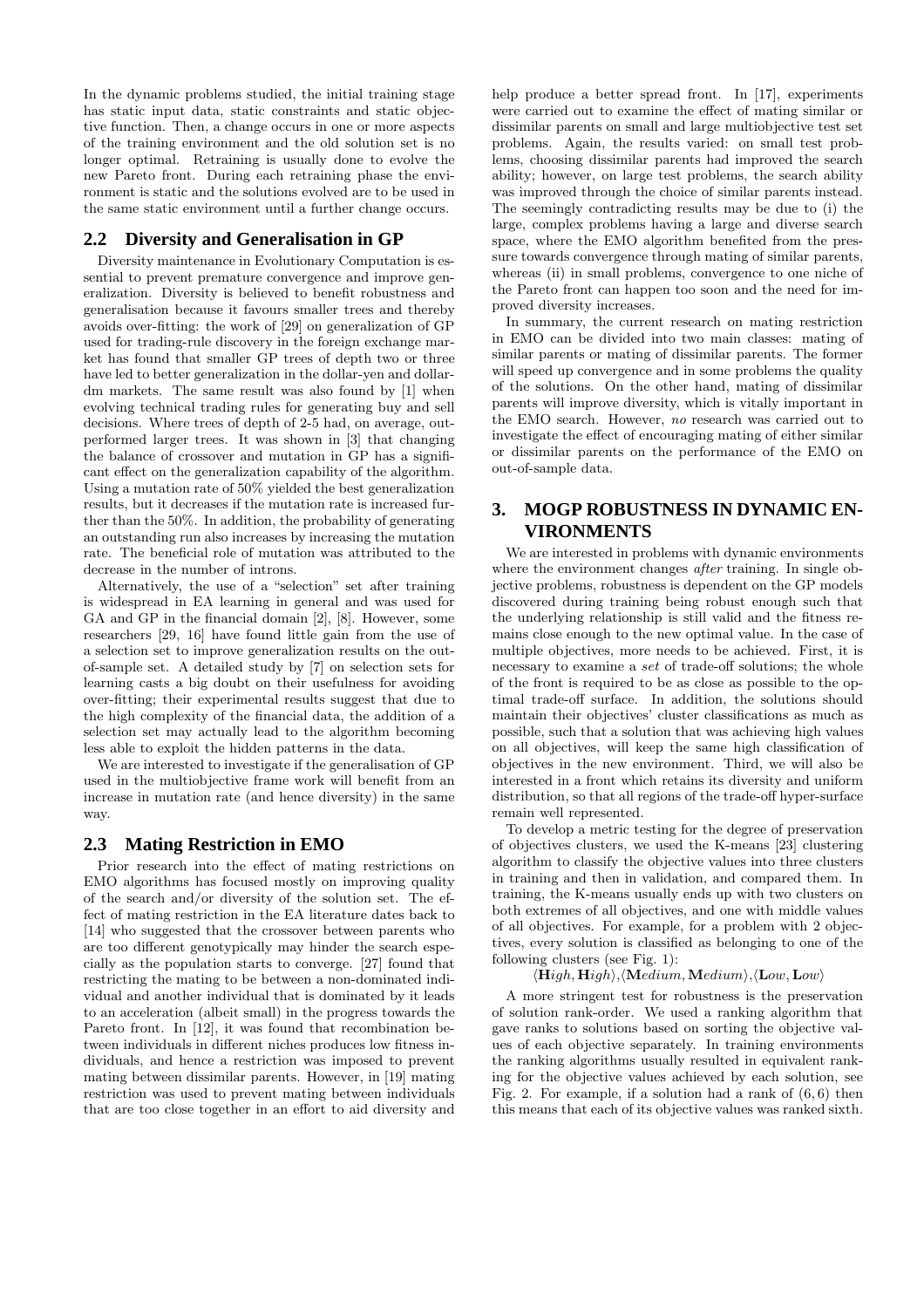

Figure 1: Classification of solutions into clusters — a robust system is one where solutions do not change clusters as the environment changes



Figure 2: Ranking of solutions — a robust system is one where solutions minimally change their relative rank with respect to other solutions

Equal values of objectives ranks was almost always observed in training, but is often not observed in validation. We examined the ranking order of the solutions in validation for how closely correlated they are to their rank order achieved in training. The better the rank order correlation, the more robust the solutions are.

# **3.1 Definitions and Metrics**

To quantify robustness in dynamic environments, we need to assess several aspects.

- First, are the solutions (presumably near optimal in the training environment) still near optimal in the new environment? From a financial perspective, a relative measure of solution performance can be obtained from a measure of their risk-adjusted return, as given by the Sharpe ratio [28].
- Second, how much have the solutions changed their objectives-cluster and rank-order amongst other solutions on the Pareto front? This provides a degree of confidence that a solution expected to yield a certain relative risk-adjusted-return will have a similar behaviour in the new environment.
- Finally, how good is the spread and distribution of solutions on the new front formed in validation? This can be measured using the same metrics used to measure the distribution characteristics of the front in training.

The following definitions and metrics aim to provide understanding and measurement of the second aspect of robustness.

#### Definition 1 : Objectives Clusters

Solutions on the Pareto front are classified into clusters such that members of a cluster have similar classifications for each of their objectives. A cluster  $C_i$  is identified by a vector of the m classification values of the cluster centroid  $(c_1, c_2, ... c_m)$ , where m is the number of objectives. Hence, we have:

$$
Cluster(C_i) = \langle Cluster(o_1), ..., Cluster(o_m) \rangle
$$

where  $Cluster(o_j) \in \{L, M, H\}$  and the  $j^{th}$  value in the cluster shows the  $j^{th}$  centroid value classification.

Table 1: Cluster Distance Change Measurement

|           | High(H | Median(M) | Low( L |
|-----------|--------|-----------|--------|
| High(H)   |        |           |        |
| Median(M) |        |           |        |
| Low(      |        |           |        |

#### Definition 2: Cluster of a Solution

In each generation in training, after the Front has been identified, we run the K-means clustering algorithm which assigns a cluster membership to each solution  $x_k$  on the front, where k is the index of the solutions,  $k \in [1, n]$ , and n is the total number of solutions on the Pareto front. Thus, for all solutions on the front, the following function is defined:

$$
Cluster(x_k) = C_i \text{ if } x_k \in C_i
$$

To measure cluster change between environments, the clustering algorithm is run again after validation and we measure element-wise differences across the cluster vector and add the differences. For example, in a two-objective problem where only three clusters exist, if a solution moves from a cluster  $\langle high, high \rangle$  to  $\langle medium, medium \rangle$  then we measure this as a move of length 2, whereas if it moves from  $\langle high, high \rangle$  to  $\langle low, low \rangle$  then this is given a measure of 4. Table 1 shows the measure for the cluster distance change.

### Definition 3: Rank of a Solution

At the last generation of training, a ranking algorithm is run after the Pareto front has been identified, after which each solution has a rank order and the following function is defined for all solutions on the front:

$$
Rank(x_k) = (Rank_{o1}, Rank_{o2},...Rank_{om})
$$

where  $Rank_{oj}$  is the rank order of objective j value among other objectives values for other solutions on the front.

#### Definition 4: Robustness of a Solution:

Robustness of a solution  $x_k$  to a multiobjective problem is defined qualitatively as the degree of its insensitivity to changes in the environment, and is measured quantitatively by three measures:

- 1. Is the solution still optimal in the new environment?
- 2. How well it preserved its cluster in the new environment — using the cluster distance change metric  $\Delta_k$  $\Delta_k = \sum_{j=1}^m (Cluster(o_j)^{env1} - (Cluster(o_j)^{env2})$
- 3. How well it preserved its rank-order in the new environment — measured by the rank change metric  $\delta_k$

$$
\delta_k = \sum_{j=1}^m (Rank(o_j)^{env1} - Rank(o_j)^{env2})
$$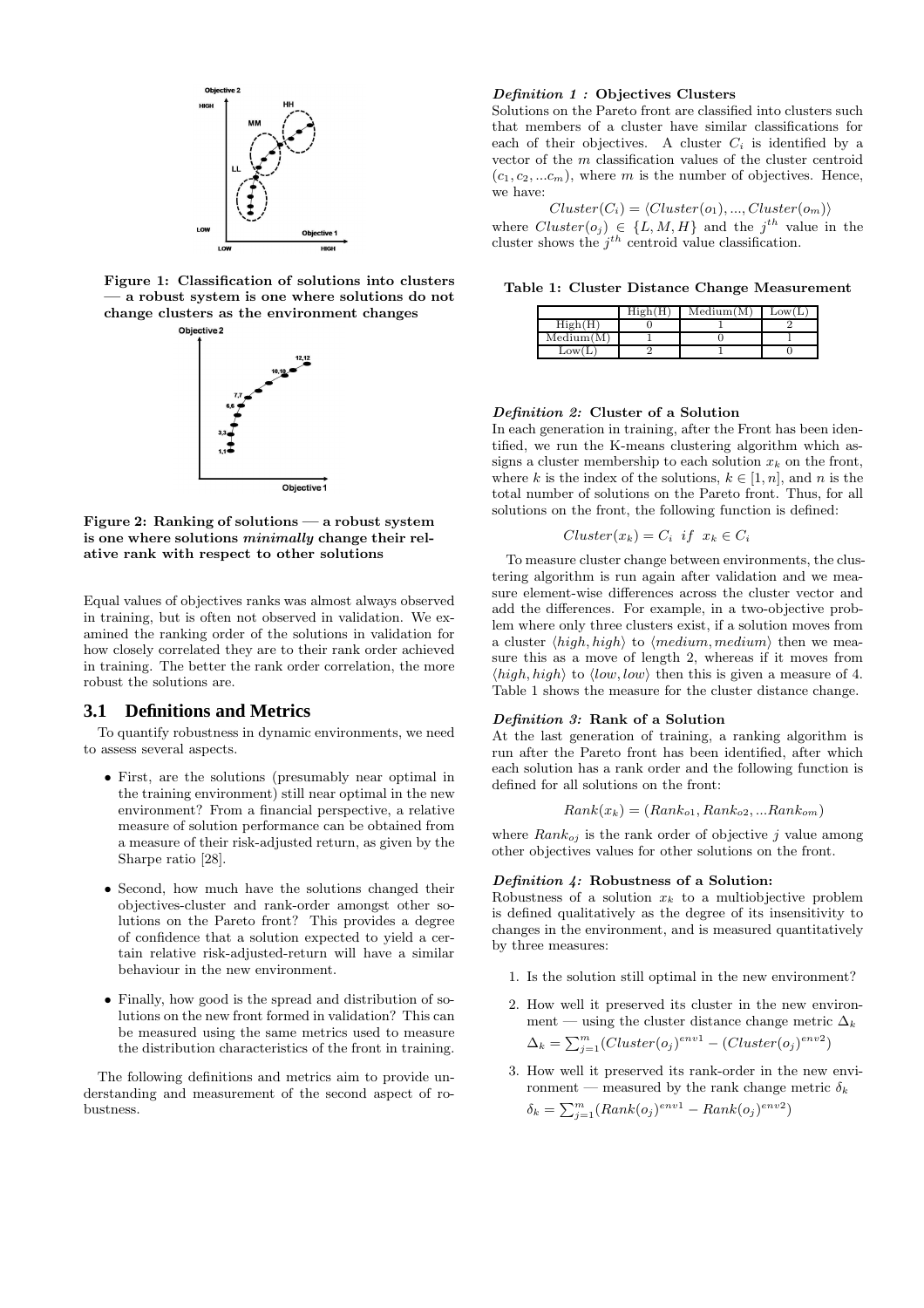#### Definition 5 : Robustness of the Pareto Front :

Robustness of the Pareto front between two environments is defined by four measures:

- 1. How close is the front to the optimal Pareto front?
- 2. How well its solutions maintain their objectives' clusters between the two environments — measured by calculating the mean cluster distance  $\mu$  across all n solutions in the front:  $\mu = \sum_{k=1}^{n} (\Delta(x_k))$
- 3. How well its solutions' ranks have remained closely correlated between the two environments — measured using a rank correlation test (e.g. Spearman Rank Correlation [25]). The Spearman test returns a number in the range  $[-1, 1]$  known as the Spearman Coefficient  $(\rho)$ . The closer the value is to 1, the stronger the correlation between the two rankings. A value of  $-1$ implies negative correlation and a value of 0 implies independence between the two ranks.

$$
\rho(obj_m) = 1 - \frac{6}{n(n^2 - 1)} \sum_{k=1}^{n} \delta_k^2
$$

4. How well the Pareto front maintained its diversity and uniform distribution — measured using the spacing  $(S)$ and hole-relative-size (HRS) metrics  $[10]$ <sup>1</sup>

### **3.2 Cluster-based Mating Restriction**

Previous work [15] has shown that solutions evolved for each objectives-cluster have common characteristics that distinguish them from solutions in other clusters. That has led us to believe that in this financial domain, the MOGP is discovering rules belonging to various niches (corresponding to the clusters). If this were actually the case, then by limiting the mating to parents belonging to the same cluster and hence sharing the same objectives characteristics we will further help this speciation. We are interested to investigate the effect this special kind of similarity mating will have on one particular aspect of generalization which is the movement from one cluster to the others between training and validation environments.

The MOEA algorithm used is SPEA2 [32], where the underlying evolutionary algorithm is a GP. Individuals in SPEA2 are compared based on Pareto dominance and the non-dominated solutions of each generation are placed in a separate archive. Selection of parents is limited to this archive. We have simulated a mating restriction technique whereby mating is restricted to parents belonging to the same cluster. Parents are selected using binary tournament selection of size 7 with replacement, exactly as in standard SPEA2. The difference is, the second parent is accepted only if it belongs to the same cluster as the first parent. If not, we attempt to reselect the second parent for a maximum of four more times. If we fail to select a parent belonging to the same cluster after five trials, the first parent crosses over with a copy of itself.

# **4. EXPERIMENTAL SPECIFICATION**

In this section the portfolio optimization problem is described, followed by details of the investment strategy used

for the simulation of an investment fund with real life constraints and parameters. Finally, the MO algorithm and the GP parameters are presented.

# **4.1 Stock Selection for Portfolio Optimization**

An equity portfolio is a collection of stocks, which provides diversification and therefore a degree of protection against the price volatility of underlying individual stocks [24].

The general portfolio optimization problem is the choice of an optimum set of assets to include in the portfolio, and the distribution of investor's wealth among them, such that the objectives sought by holding the portfolio are maximized. In this work, we are considering two objectives: maximizing the expected portfolio return  $E$  and minimizing the portfolio variance V (the average squared deviation of the return from its expected mean value). These are given by  $E = \sum_{i=1}^n x_i \mu_i$ and  $\bar{V} = \sum_{i=1}^{n} \sum_{j=1}^{n} x_i x_j \sigma_{ij}$  where *n* is the number of securities in portfolio,  $x_i$  is the relative amount invested in security i,  $\sum_{i=1}^{n} x_i = 1$ ,  $\mu_i$  is the mean expected return of security i, and  $\sigma_{ij}$  is the covariance between assets i and j.

These equations are solved by a set of points that constitute the efficient frontier [24] of the problem. The points constituting the curve represent portfolios that give the highest return for a certain expected risk, or the minimum risk for a certain expected return.

#### **4.2 Investment Strategy**

We simulate a long-only sector-neutral portfolio of 25 stocks. The balanced investment across several industries guards against the price shocks of any one sector. The stocks are selected from the UK stock market as represented by the FTSE100. For every stock, data of 22 financial factors<sup>2</sup> over 80 months is available. The total period is divided into training and validation. For training (in-sample), 48 months from May 1999 to April 2003 are used. For validation (outof-sample), the data is that of the last 20 months from May 2004 to December 2005. The return on investment (ROI) of an "Index Fund" portfolio that invests one million pounds, with equal proportions in the 82 stocks of the universe, over the two time periods selected for training and validation, is depicted respectively in Figs. 3 and 4.

The investment strategy employed is inspired by real world fund management practices. The portfolio consists of one cash line plus a fixed cardinality of  $n = 25$  stocks. The initial portfolio value is  $C<sub>o</sub> = \pounds 1,000,000$  in cash with no stock holdings. After that, the portfolio will constitute of  $n$ securities, and the current cash holding will be denoted by  $C$ , where we try to keep  $C$  less than or equal a maximum bound  $C_{max} = 3\%$  of the total fund value. S is the universe of equities,  $S_n$  is the set of securities held in the portfolio. For all buying and selling decisions, it is assumed we can trade at the opening price of that day. During the holding period, interest received on cash holdings is ignored.

At the start of each month, we calculate the attractiveness of each stock in  $S$  using the factor model (GP decision tree), and rank them accordingly. If any of the stocks we currently hold falls in the bottom quartile, it is sold. If the number of stocks currently in the portfolio is less than n or  $C > C_{max}$ , then we need to buy stocks from the top quartile, starting with the most attractive. The proportion to be invested in

<sup>&</sup>lt;sup>1</sup>A Hypervolume metric can also be useful but is not presented here.

<sup>&</sup>lt;sup>2</sup>For details of the factors used please refer to  $[16]$ . Data supplied by Reuters.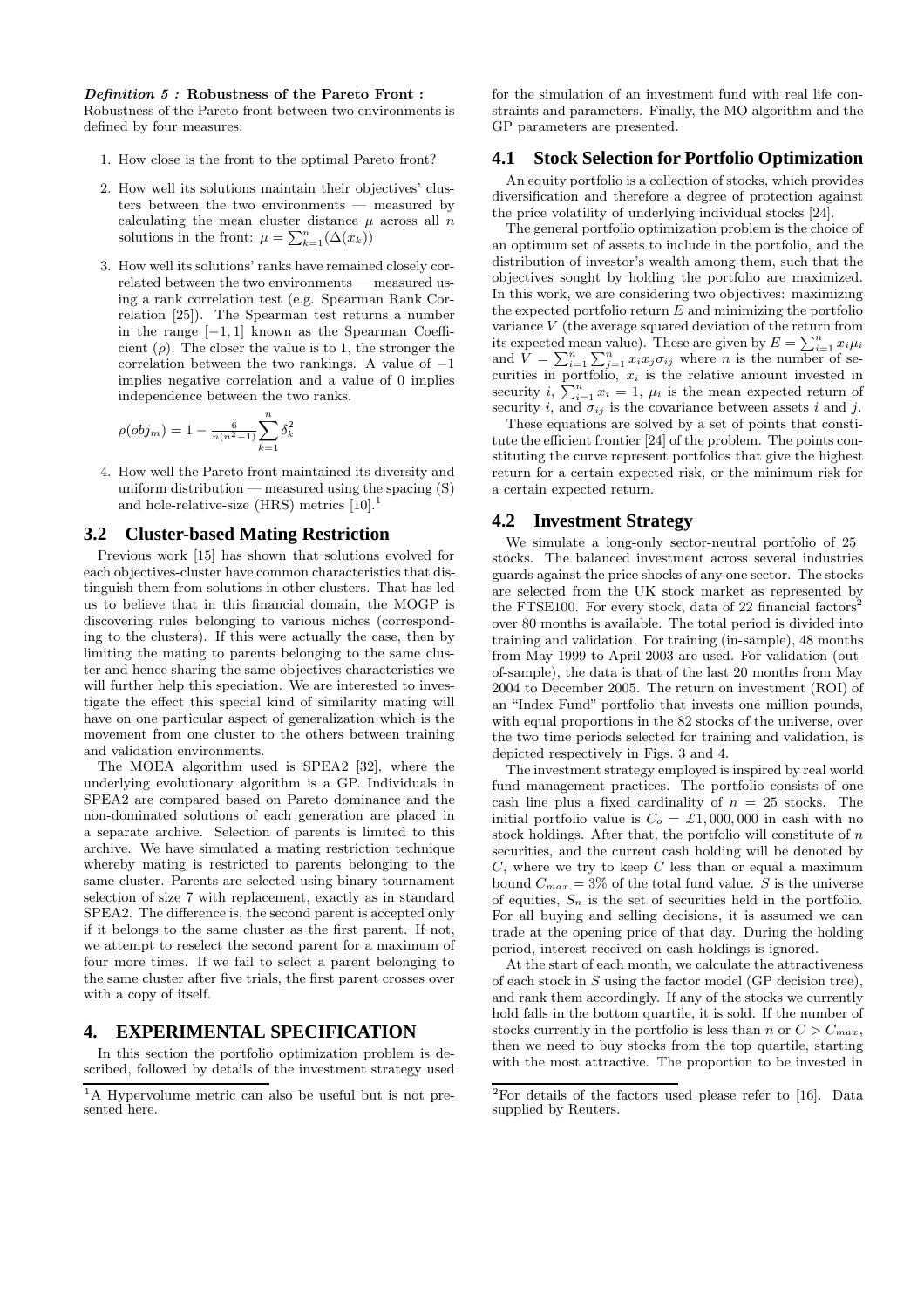



Figure 3: Index Fund ROI During Training

Figure 4: Index Fund ROI During Validation

each stock is  $C_i$ , and is decided by:

$$
C_i = min\left(\frac{C}{n - |S_n|}, 4\% \text{ of total fund value}\right) \tag{1}
$$

If cash still exceeds  $C_{max}$ , it is used to bring each stock holding up to 4% or up to the maximum permitted by the extra cash. Transaction costs of 1.5% of the transaction value are deducted. Additional realistic constraints are imposed: lower and upper bounds on investment per stock, and maximum cash holding.

### **4.3 Experimental Parameters**

The multiobjective algorithm used is SPEA2 [32]. The implementation (in Java) is based on the ECJ package [22]. All experiments had a population size of 500, archive size 200, and run for 35 generations, after which no further improvement (in training) was observed regardless of any additional computation. The method of tree generation is ramped half and half [18]. The terminal set for the tree consists of technical and fundamental financial factors describing a company's performance, plus constants. The function set includes addition, subtraction, multiplication, division, power 2, and power 3. The MOGP has two conflicting objectives to satisfy; return maximization and risk minimization. Return is defined as the annualized average return, and risk is the standard deviation of the annualized average return.

# **5. EXPERIMENTS AND RESULTS**

Four sets of simulations were conducted. Results are reported for 15 runs of each system, which are sufficient for the statistical tests that we use to compare all systems against each other - i.e. the Kruskal-Wallis H test and the Tukey-Kumar test [25]. Statistical results are based on observation of only the unique individuals in the archive to prevent multiples of either good or bad solutions biasing the results. Crossover probability is 0.7 throughout.

### **5.1 Experiments**

Four experiments were run as follows.

### Standard SPEA2

The standard SPEA2 algorithm is used in the simulations. Reproduction probability 0.3, no mutation.

#### Diversity Enhancement

Standard SPEA2 with enhanced diversity is used in this set. To increase the diversity, High mutation probability of 0.3, no reproduction. Also, in each generation, after the archive is built, duplicate individuals are deleted.

#### Mating Restriction

The underlying algorithm is SPEA2. However, mating restriction as described in Section 3.2 is employed. For comparison with the first set of simulations, the reproduction probability is 0.3, no mutation.

#### Mating Restriction and Diversity Enhancement

Same as the previous set of simulations with the exception that the operators used are crossover with 0.7 probability and mutation with 0.3 probability.

# **5.2 Results**

All results reported are regarding the performance of solution on the out-of-sample period.

- 1. Quality of solution The average quality of solutions was compared for each system (averaged across all solutions in the Front, and across all runs). The Sharpe ratios achieved by using factor models evolved by each of the four techniques for investment during validation show that using diversity-enhanced-mating-restriction gives the best result (Sharpe=2.11), mating restriction comes second (1.95), diversity preservation is third (1.6) and standard SPEA2 has the worst performance (1.42). By comparison, the index performance on the same period (i.e. the performance of an index tracker fund) had a Sharpe ratio of 1.364 — this was measured by simulating a long-only investment of  $\pounds 1,000,000$  in equal proportion in all 82 stocks making up the index for the duration of the validation period — and the best possible Sharpe ratio achieved was 3.15 (achieved by post-hoc exhaustive training of all systems).
- 2. Preservation of solutions order i.e. do solutions retain their relative order on the Front when moving from training to an unseen environment? We use four metrics: the number of solutions that changed cluster, the distance cluster change, the Spearman correlations on both objectives. Fig. 5 shows the number of solutions that changed their cluster as a percentage of the Front size (the smaller the better). Only 31% of the diversity-enhanced-mating-restriction technique have changed their cluster as opposed to 55%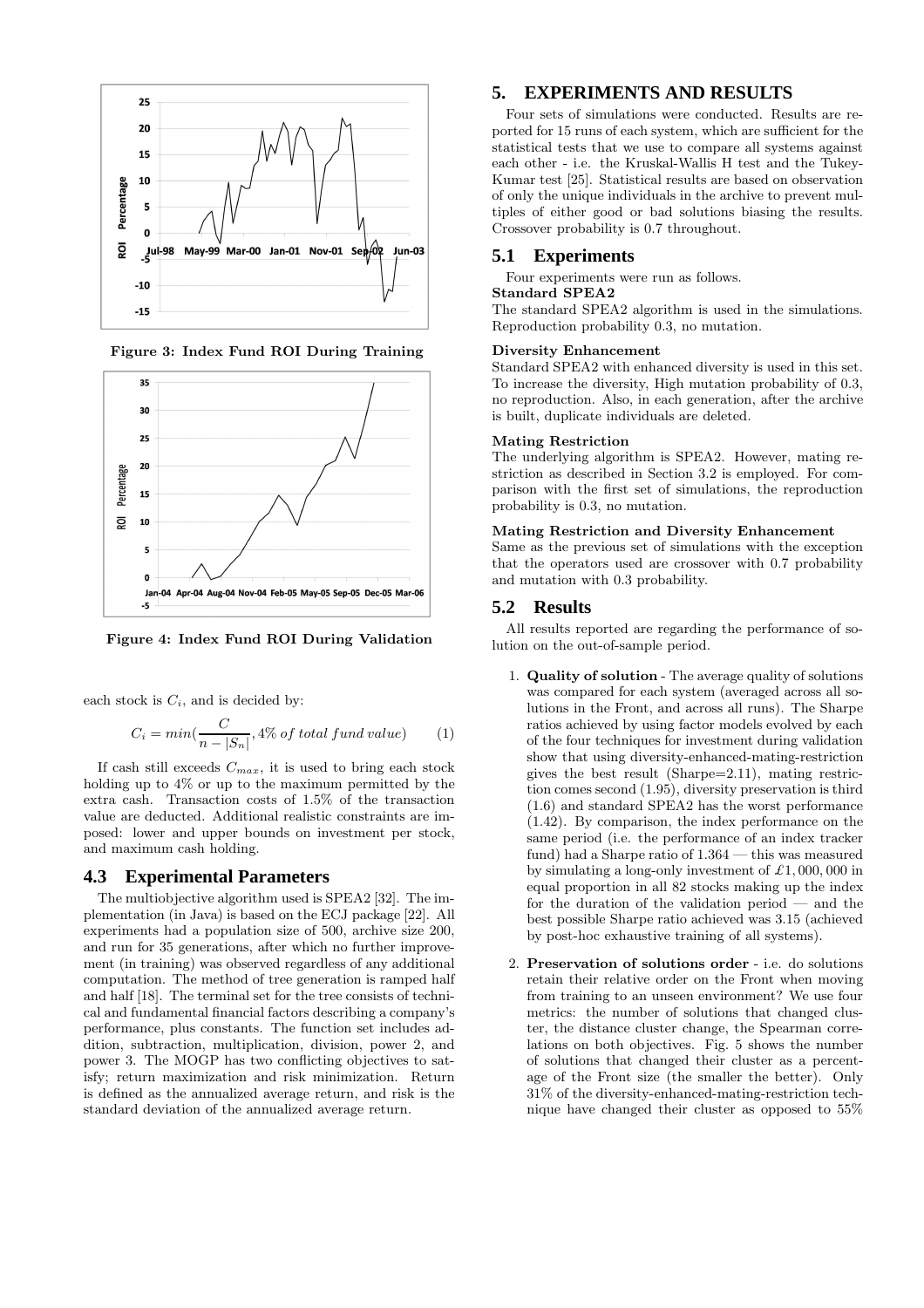

Figure 5: Points Changing Cluster



Figure 6: Average Distance Cluster Change

in the standard SPEA2. Fig. 6 shows the average distance cluster change (the smaller the better), and Fig. 7 shows the Spearman coefficient (the closer to 1 the better)for objectives one (Rho1) and objective two  $(Rho2).$ 

3. Distribution of solutions on the front - Measured using the spread and HRS metrics, where on both metrics smaller values are better. Fig. 8 shows the average values achieved for the two metrics respectively. On the spread metric, standard SPEA2 achieved the worst, and MR+DIV achieved the best, average value. However, on the HRS metric, the SPEA2 had the best value, and mating restriction the worst.

The results of the Kruskal-Wallis statistical analysis are given by H and P in Table  $2$  — the final row indicates the value of  $\omega$  from a Tukey-Kumar test. For example: the Sharpe Ratio's  $\omega$  value of 0.44 indicates that any two systems with Sharpe Ratio means differing by at least 0.44 are drawn from different populations with a significance given by the P-value (in this case 94%). These results indicate



Figure 7: Spearman Correlation Coefficient



Figure 8: The HRS and Spread Metrics

Table 2: Statistical Test Results (Validation)

|          | Avg Dist Change | % Change | RHO1  | RHO <sub>2</sub> | Sharpe    |
|----------|-----------------|----------|-------|------------------|-----------|
|          | 5.817           | 3.958    | 1.723 | 6.964            | $7.512\,$ |
|          | 0.121           | 0.266    | 0.632 | 0.073            | 0.057     |
| $\omega$ | 44              | 0.29     | 0.16  | 0.225            | 0.44      |

that SPEA2 and MR+DIV differ significantly in both the Sharpe Ratio (94%) and RHO2 (93%).

# **6. CONCLUSION**

We have applied an MOGP algorithm to the evolution of factor models for stock selection in a financial portfolio management problem. The evolved factor models represent investment models of an underlying relationship between the financial factors considered. Due to the dynamic nature of the financial market, the optimal values of its efficient frontier are continuously changing. If these algorithms are to be judged useful in such a real world environment, the factor models evolved in the training phase must be robust in subsequent environments — they must remain reasonably profitable (at reasonable risk) for long enough to permit new data to be gathered for retraining.

We have investigated the performance of evolved MOGP solutions using SPEA2 in an unseen, out-of-sample environment. A mating restriction scheme based on phenotype clusters was developed to improve robustness, and compared with both the standard SPEA2 system and SPEA2 with additional mutation (to improve population diversity).

Results indicate that diversity in MOGP generalization plays a role similar to that played in GP, and further investigation of the effect of various levels of mutation and other diversity enhancement techniques on generalization in MOGP should be worthwhile. We have found that the introduction of cluster-based mating restriction in addition to the increase in diversity provided the best generalization results while also greatly enhancing the quality of solutions as measured by the Sharpe ratio. This result supports the hypothesis that speciation occurs in MOGP and that preserving the niche characteristics can benefit robustness.

Results in this research are entirely based on empirical evaluation in the field of evolving stock selection rules for monthly investment and statistical analysis of the results. Our insights from the field and from previous related research back up the results found. However more theoretical analysis is needed to improve the understanding of factors